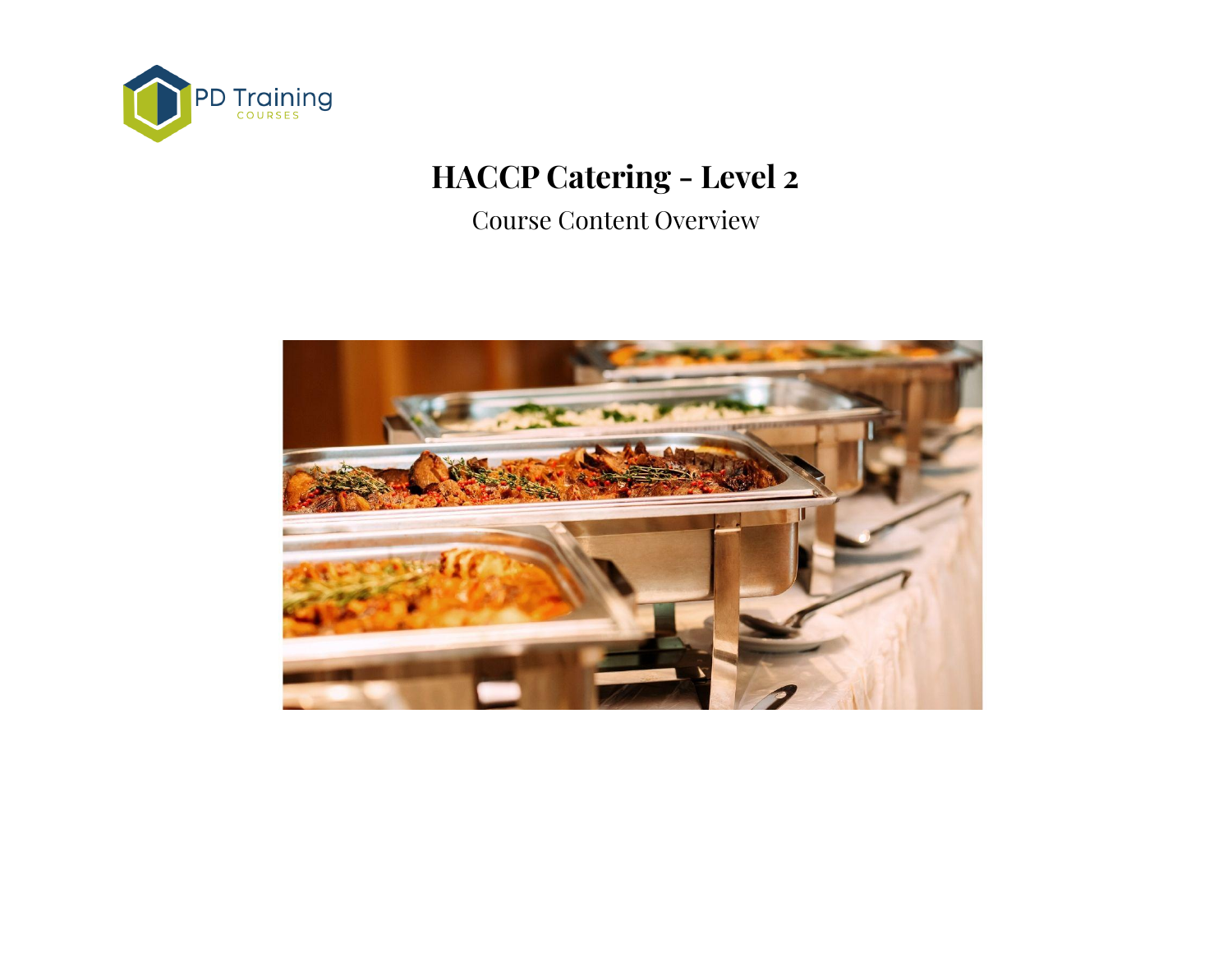

## **HACCP Catering Level 2 - Course Content Overview**

This course is aimed at food handlers in the catering industry. Catering managers and supervisors should do HACCP Catering Level 3.

### **Module 1 - Introduction to HACCP**

What is a food management system?, Why is having a food management system important?, What is HACCP?, Origins of HACCP, Is HACCP the only food management system?, What does the law say?

#### **Module 2 - Food Hazards & Risks**

Microbiological hazards and risks, Allergenic hazards and risks, Physical hazards and risks, Chemical hazards and risks

**Module 3 - Prerequisites to HACCP** What does prerequisite mean?,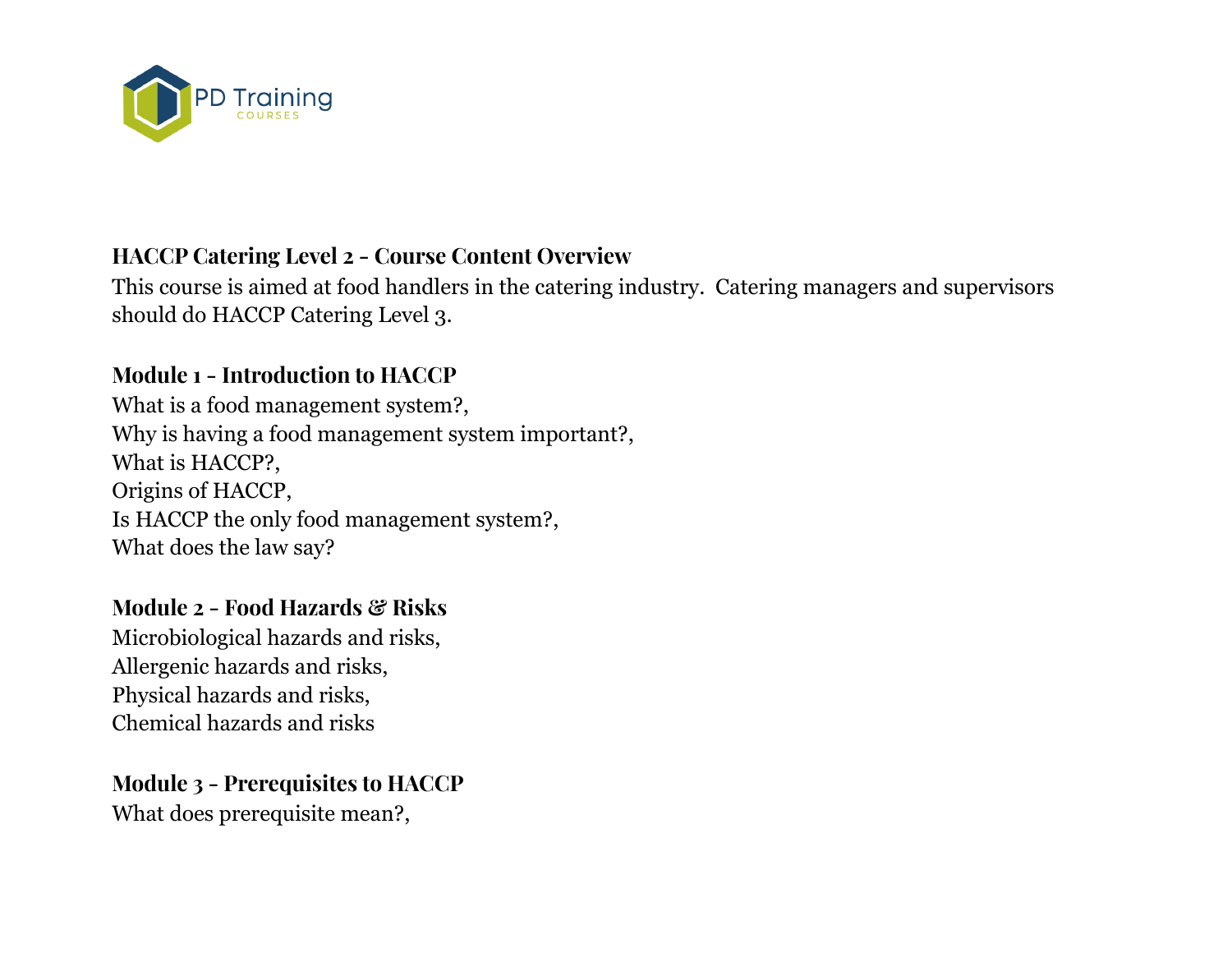

Prerequisites to HACCP,

- Personal hygiene,
- Cleaning schedule,
- Suppliers,
- Suitable premises & equipment,
- Storage and stock control,
- Traceability,
- Pest control,
- Staff training,
- Visitors,
- Complaints

#### **Module 4 - 7 HACCP Principles**

Identify the hazards, Determine critical control points, Establish critical limits, Decide on action, Make sure procedures are followed, Verify the system works, Keep records